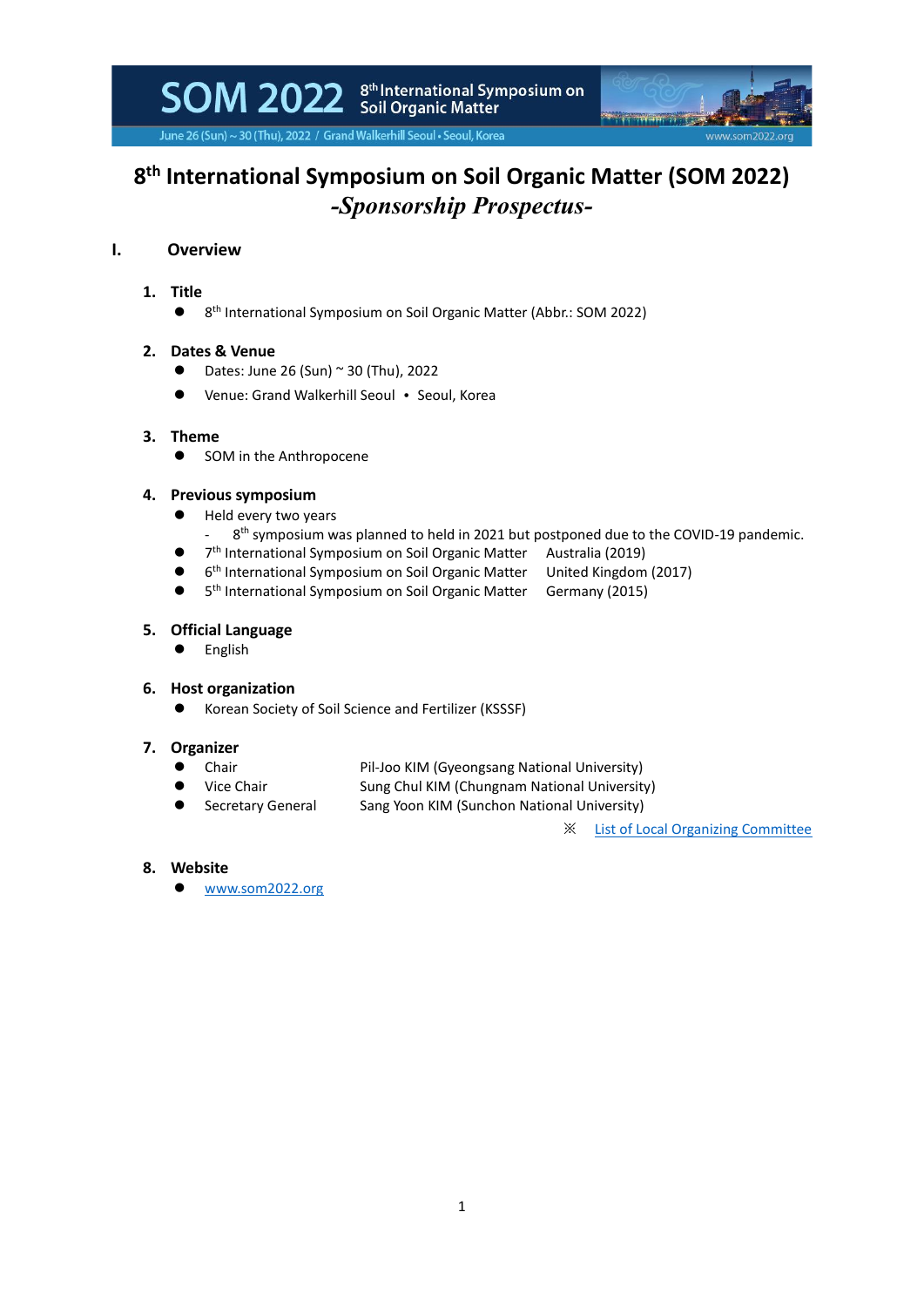SOM 2022 Stil Drganic Matter<br>Soil Organic Matter

**Management** www.som2022.org

June 26 (Sun) ~ 30 (Thu), 2022 / Grand Walkerhill Seoul • Seoul, Korea

| <b>Time</b>           | <b>June 26 (Sun)</b>                                       | June 27 (Mon)                              | June 28 (Tue)                                   | June 29 (Wed)                                  | June 30 (Thu)                       |
|-----------------------|------------------------------------------------------------|--------------------------------------------|-------------------------------------------------|------------------------------------------------|-------------------------------------|
| 08:30 $\sim$<br>16:30 |                                                            |                                            | Registration<br>$(08:00^{\circ})$               | Registration<br>$(08:00 \times 15:00)$         |                                     |
| 08:30 $\sim$<br>09:00 |                                                            | Opening<br>Ceremony                        |                                                 |                                                |                                     |
| 09:00 $\sim$<br>11:00 |                                                            | Opening<br>Plenary                         | Plenary<br>Session 2                            | Plenary<br>Session 4                           |                                     |
| 11:00 $\sim$<br>11:30 | Booth & Poster<br>Board Build-up<br>$(09:00 \times 14:00)$ |                                            | Coffee Break & Poster viewing @ Exhibition Hall |                                                |                                     |
| 11:30 $\sim$<br>13:00 |                                                            | Concurrent<br>Session 1                    | Concurrent<br>Session 3                         | Concurrent<br>Session 5                        |                                     |
| 13:00 ~<br>14:00      |                                                            |                                            | Lunch                                           |                                                | <b>Field Tour</b><br>(Ticket sales) |
| 14:00 $\sim$<br>15:00 |                                                            | Plenary<br>Session 1                       | Plenary<br>Session 3                            | Plenary<br>Session 5                           |                                     |
| 15:00 ~<br>16:00      | Registration                                               | Poster<br>Session 1<br>(with coffee break) | Poster<br>Session 2<br>(with coffee break)      | Poster<br>Session 3<br>(with coffee break)     |                                     |
| 16:00 ~<br>17:30      | $(16:00 \times 19:00)$                                     | Concurrent<br>Session 2                    | Concurrent<br>Session 4                         | Concurrent<br>Session 6                        |                                     |
| 18:00 ~<br>20:00      | Welcome<br>Reception<br>$(17:00 \times 19:00)$             | <b>Young Scientist</b><br><b>Session</b>   | Symposium<br><b>Dinner</b>                      | Closing<br>Ceremony<br>$(17:30 \approx 18:00)$ |                                     |

## **9. Program at-a-glance**

## **10. Secretariat**

● c/o ThePlan Co. (For sponsorship inquiries) : Ms. Julia YI [\(secretariat@som2022.org](mailto:secretariat@som2022.org) • T. +82-2-538-2042~3)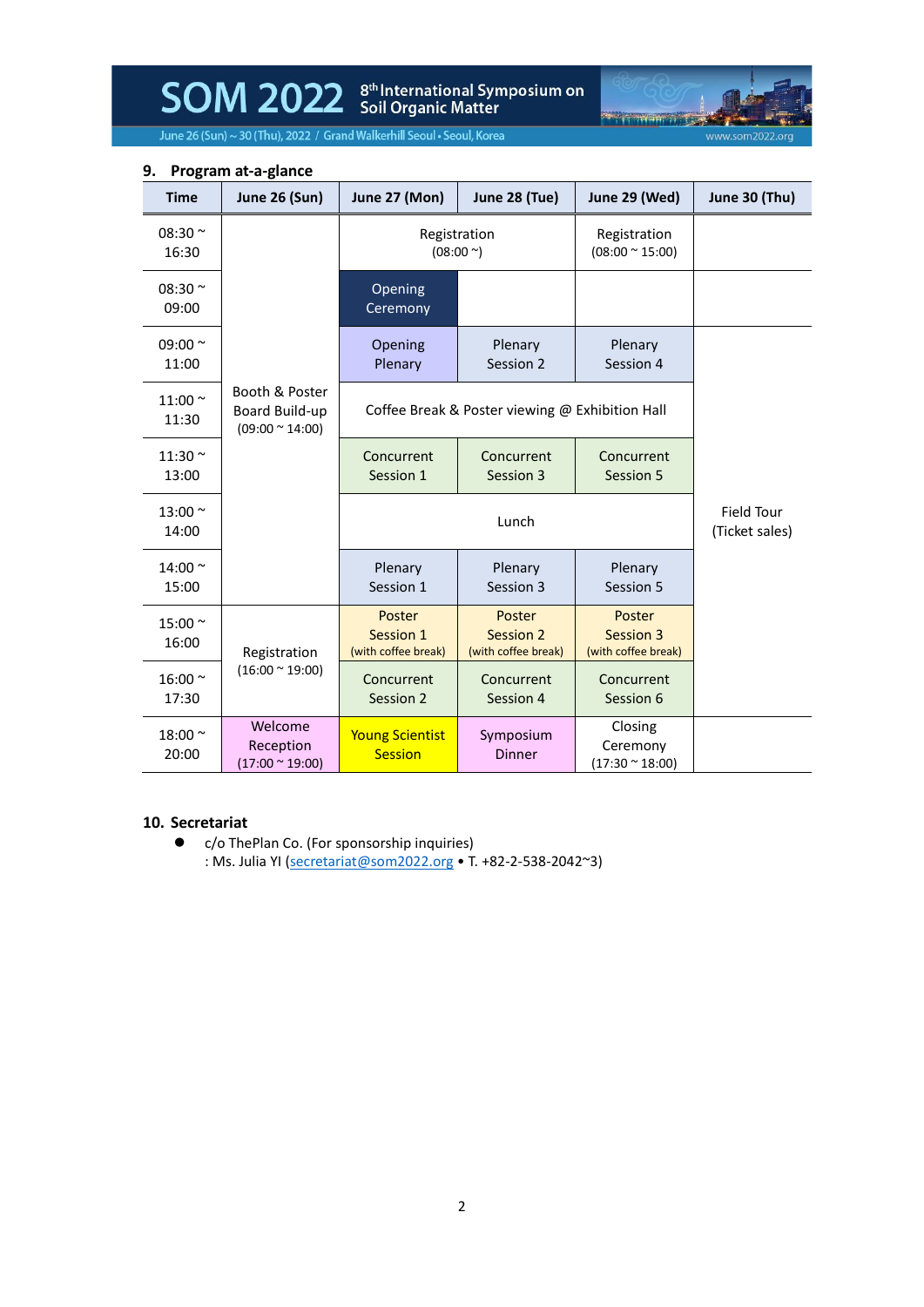SOM 2022 Scil Organic Matter

में में से दे

www.som2022.or

June 26 (Sun) ~ 30 (Thu), 2022 / Grand Walkerhill Seoul • Seoul, Korea

## **II. Sponsorship Package**

#### **1. Overview**

| <b>Item</b>      |                      |    |                                 | Amount       | No. of sponsor(s)    | <b>Remarks</b> |
|------------------|----------------------|----|---------------------------------|--------------|----------------------|----------------|
|                  |                      | Α. | Diamond                         | USD\$ 50,000 |                      |                |
|                  |                      | В. | Platinum                        | USD\$ 30,000 |                      |                |
|                  |                      | C. | Gold                            | USD\$ 20,000 |                      |                |
| 1)               | Main Sponsor         | D. | Silver                          | USD\$ 10,000 | Multi companies      |                |
|                  |                      | Ε. | <b>Bronze</b>                   | USD\$ 5,000  |                      |                |
|                  |                      | F. | Jade                            | USD\$ 3,000  |                      |                |
| 1)               | Exhibition<br>booth  | G. | Shell scheme (6m <sup>2</sup> ) | USD\$ 3,000  | Multi companies      |                |
|                  |                      | Н. | Back cover                      | USD\$ 2,500  | Sole company         | Full page      |
|                  | Printed AD in        | Ι. | Inside of front cover           | USD\$ 2,000  | Sole company         | Full page      |
| 2)               | <b>Final Program</b> | J. | Inside of back cover            | USD\$ 2,000  | Sole company         | Full page      |
|                  |                      | К. | Inside full page                | USD\$ 1,500  | Multi companies      |                |
|                  |                      |    | Inside half page                | USD\$ 750    | Multi companies      |                |
|                  |                      | М. | On the main page                | USD\$ 500    |                      |                |
| Web Banner<br>3) |                      | N. | On the sponsor's<br>page        | USD\$ 300    | Multi companies      |                |
|                  |                      | O. | Coffee Break                    | USD\$ 1,000  | Up to 6<br>companies | 2 sponsors/day |
| 4)               | <b>Others</b>        | P. | Souvenir                        | USD\$ 3,000  | Sole company         |                |
|                  |                      | Q. | In-kind                         | Negotiable   | Multi companies      |                |

#### **2. Sponsors' Benefits**

|                    |                            | Item              | <b>Diamond</b>                                                             | <b>Platinum</b>                               | Gold                                            |
|--------------------|----------------------------|-------------------|----------------------------------------------------------------------------|-----------------------------------------------|-------------------------------------------------|
|                    |                            | Amount            | USD\$ 50,000                                                               | USD\$ 30,000                                  | USD\$ 20,000                                    |
|                    | $\circled{1}$              | Free registration | 15 persons                                                                 | 9 persons                                     | 6 persons                                       |
| Exclusive<br>offer |                            |                   | Shell scheme                                                               | Shell scheme                                  | Shell scheme                                    |
|                    | (2)                        | Free booth        | 3 units (18m <sup>2</sup> )                                                | 2 units $(12m^2)$                             | 1 unit $(6m^2)$                                 |
|                    | $\circled{3}$              | Free printed AD*  | Back cover<br>full page                                                    | Inside of front or<br>back cover<br>full page | Inside full page                                |
|                    | $\left( 4\right)$          | Co-host**         | Marked as co-host<br>for SOM 2022                                          | Marked as<br>co-supporter<br>for SOM 2022     | Marked as co-host<br>of all plenary<br>sessions |
|                    | $\circ$<br>Free web banner |                   | Exposed on the landing page<br>(Web banner should be provided by sponsors) |                                               |                                                 |

- Free registration is limited to sponsor company's employee.

- If you want to use the exhibition booth, a free booth is provided, and the sponsor must additionally carry out the decoration inside the booth.

- Refer to each item for details on the Sponsorship Benefits items.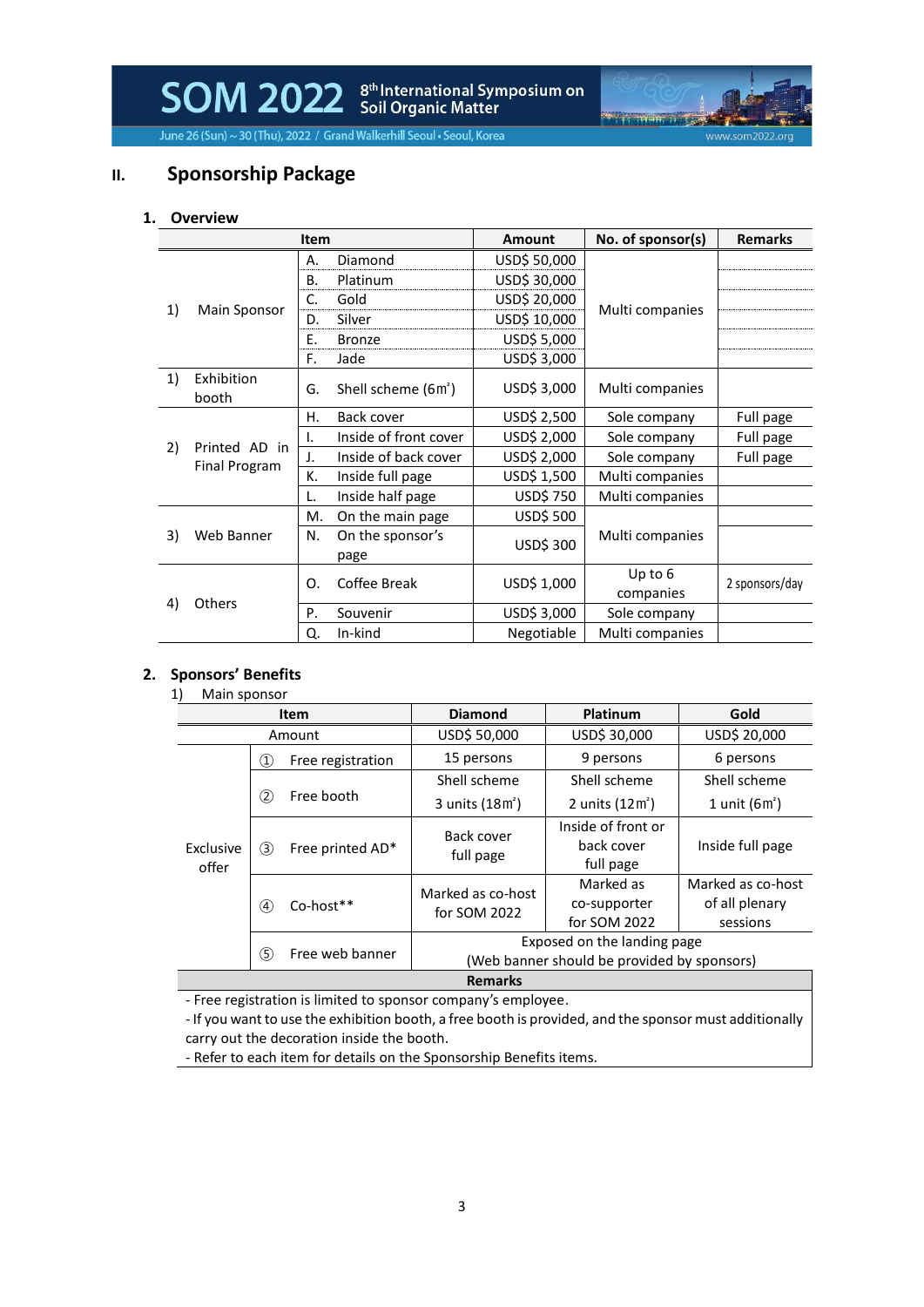SOM 2022 Stil Organic Matter<br>Soil Organic Matter



June 26 (Sun) ~ 30 (Thu), 2022 / Grand Walkerhill Seoul • Seoul, Korea

|                    |      | <b>Item</b>       | <b>Silver</b>                               | <b>Bronze</b>     | jade              |
|--------------------|------|-------------------|---------------------------------------------|-------------------|-------------------|
| Amount             |      | USD\$ 10,000      | USD\$ 5,000                                 | USD\$ 3,000       |                   |
|                    | (6)  | Free registration | 3persons                                    | 2 persons         | 1 persons         |
|                    |      |                   | Shell scheme                                |                   |                   |
| Exclusive<br>offer | (7)  | Free booth        | 1 unit $(6m^2)$                             | X                 | x                 |
|                    | (8)  | Free printed AD*  | Inside half page                            | X                 | x                 |
|                    |      |                   | Marked as co-host                           | Marked as co-host | Marked as co-host |
|                    | (9)  | $Co$ -host $**$   | of 2 plenary                                | of 3 concurrent   | of 1 concurrent   |
|                    |      |                   | sessions                                    | sessions          | session           |
|                    |      |                   | Exposed on the landing page                 |                   |                   |
|                    | (10) | Free web banner   | (Web banner should be provided by sponsors) |                   |                   |
| <b>Remarks</b>     |      |                   |                                             |                   |                   |

- Free registration is limited to sponsor company's employee.

- If you want to use the exhibition booth, a free booth is provided, and the sponsor must additionally carry out the decoration inside the booth.

- Refer to each item for details on the Sponsorship Benefits items.

#### **\*Free printed AD**

- ① Ads on the front cover, inside the back cover and inside the back cover of the page are only served to one sponsor per page. If there are multiple sponsors of the same rank, the benefits will be given priority to the first-come-first-served depositor. Advertisements from latedeposited sponsors are printed as full-page ads inside the final program.
- ② Advertisement files must be prepared and submitted by the sponsor in accordance with guidelines of "3) Final Program Paper Advertisement" on page 6 of this document.

#### **\*\*Co-host**

- ① The Diamond sponsor's logo will appear on the SOM 2022 website, in the final program book and on all banners on site as co-hosts of the SOM 2022 Conference.
- ② The Platinum sponsor's logo will appear on the SOM 2022 website, in the final program book and on all banners on site as co-supporters of the SOM 2022 Conference.
- ③ The Gold sponsor's logo will appear on the SOM 2022 website and final program book as cohosts of all plenary sessions.
- ④ The Silver sponsor's logo will appear on the SOM 2022 website and final program book as cohosts of 2 plenary sessions.
- ⑤ The Bronze sponsor's logo will appear on the SOM 2022 website and final program book as co-hosts of 3 concurrent sessions.
- ⑥ The Jade sponsor's logo will appear on the SOM 2022 website and final program book as cohosts of 1 concurrent session.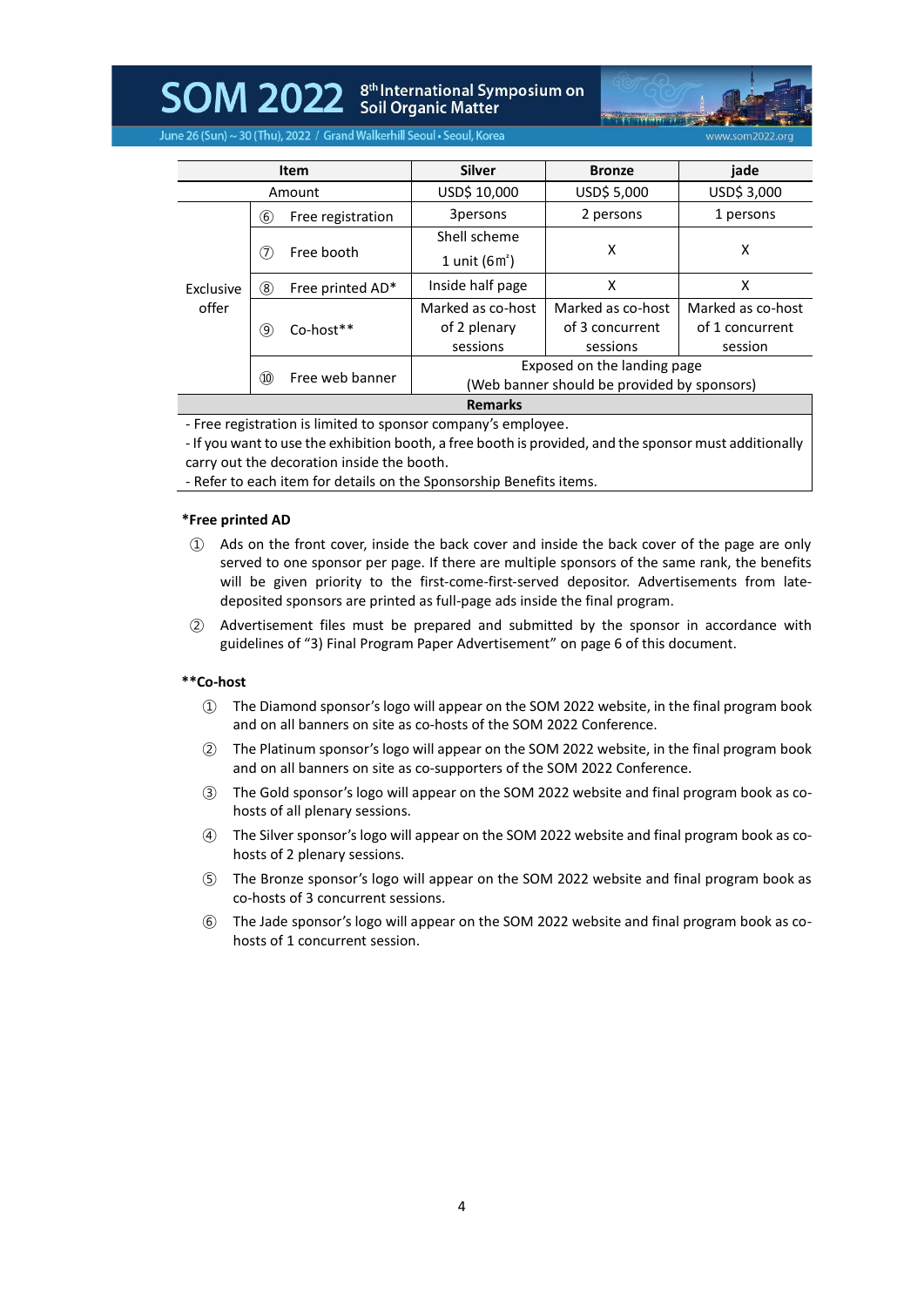## SOM 2022 Stil Drganic Matter<br>Soil Organic Matter

www.som2022.org

June 26 (Sun) ~ 30 (Thu), 2022 / Grand Walkerhill Seoul . Seoul, Korea

- 2) Exhibition Booth
	- ① Basic offer

| DASIL UITEI        |                                                                                                                                                                                                                                                                                  |  |
|--------------------|----------------------------------------------------------------------------------------------------------------------------------------------------------------------------------------------------------------------------------------------------------------------------------|--|
| Size & spec        | Shell scheme (6m <sup>2</sup> ) - 1 unit (space only booth is not available)                                                                                                                                                                                                     |  |
| Including          | A. A three-sided divider: $3m(w) \times 2m(d) \times 2m(h)$<br>One fascia with company name<br>В.<br>C. On "Info. Desk" with one folding chair<br>Three spotlights<br>D.<br>E. One electronic socket (220V, 1kw)<br>TWO exhibitor's name badges with a company name/1 unit<br>F. |  |
| $\sim$ $\sim$<br>. |                                                                                                                                                                                                                                                                                  |  |

#### **Image of Shell scheme (6㎡)**



- ② Please refer to "SOM 2022 Sponsor's Manual" distributed 3 months before the SOM 2022 for regulations and detailed schedule for installation and demolition of a booth.
- ③ Signage change (using logo and so on), additional rental of furniture, printing related to booth decoration, etc. can be requested and processed through the official SOM 2022 booth constructor and all necessary information and forms will be found in "SOM 2022 Sponsor's Manual".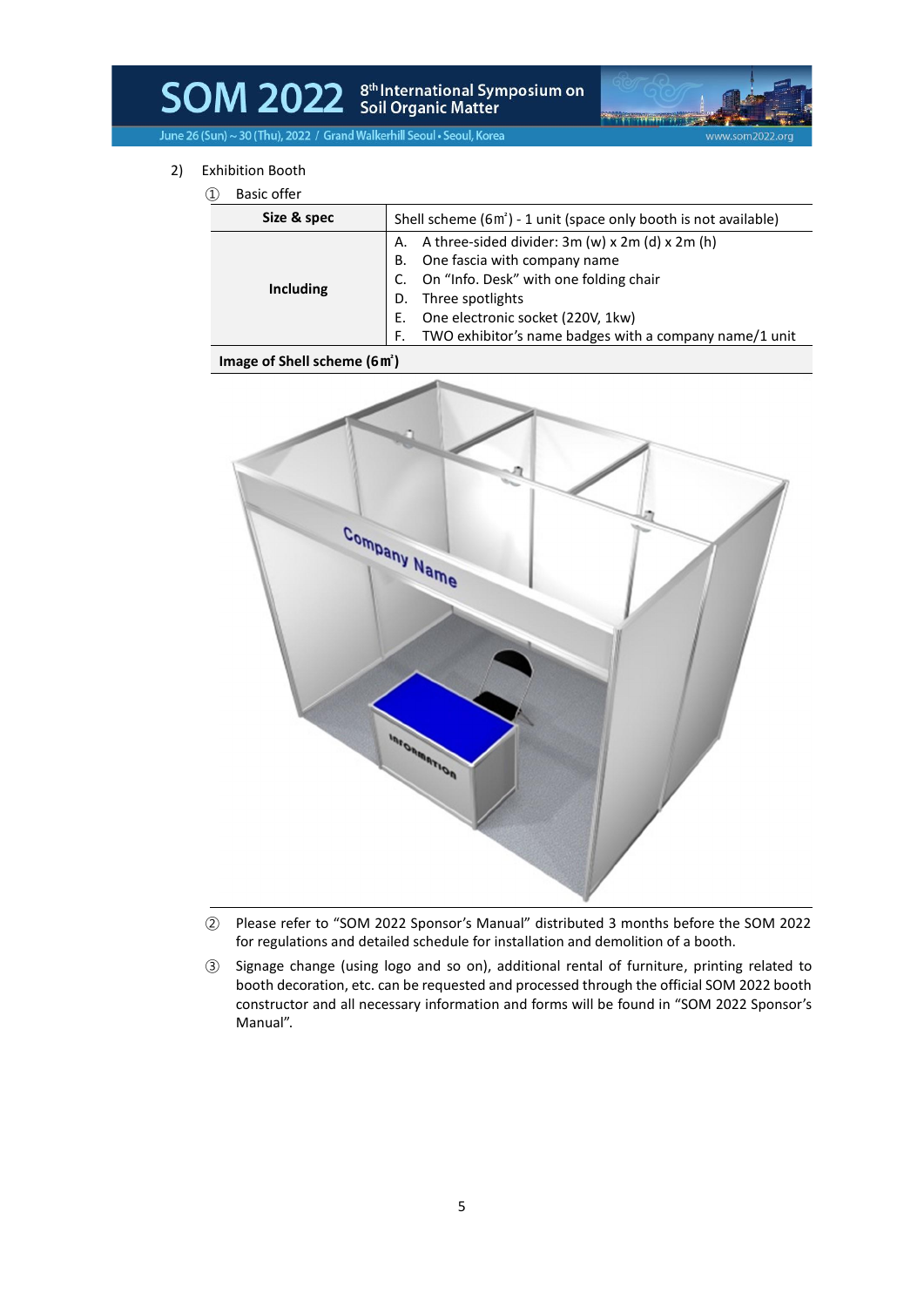## SOM 2022 Scil Organic Matter



June 26 (Sun) ~ 30 (Thu), 2022 / Grand Walkerhill Seoul . Seoul, Korea

- 3) Printed AD in Final Program
	- ① Sponsor
		- Gold & Silver Sponsors
		- ⚫ Company purchased the item of "3) Printed AD in Final Program"
	- ② Guidelines for submitting AD file
		- Deadline: May 31 (Tue), 2022
		- Submit the AD file to the SOM 2022 secretariat t[o secretariat@som2022.org](mailto:secretariat@som2022.org)
		- ⚫ Submit TWO file: One **file for publication** & one **file for draft confirmation**

#### ※ **For details, please check "③ Guidelines for creating AD file"**

- ③ Guidelines for creating AD file
	- ⚫ Production of AD file must be one by the sponsor.
	- Language: English (SOM 2022 Final Program is published in English)
	- ⚫ Notes on AD files

#### **File for Publication – submission in one of the three options below**

|     | Illustrate file (.ai)<br>- Save under CS5 version<br>- Outline all fonts<br>- Attached photos includes linked files and check & save |
|-----|--------------------------------------------------------------------------------------------------------------------------------------|
|     | Photoshop file (*.psd / *.eps)<br>- Outline all fonts<br>- Save size as 300 dpi<br>- Merge all layers into one file                  |
| PDF | PDF file (*.pdf)<br>- Outline all fonts<br>- Save size as 300 dpi                                                                    |

#### **File for draft confirmation**



④ Guidelines for size

JPG |

● Prepare AD file in "working size" with margins of 3mm margin on all sides.

|              | <b>Working size</b>                  | <b>Printing size</b>     |  |
|--------------|--------------------------------------|--------------------------|--|
| Category     | (contents + 3mm margin on all sides) | (contents only)          |  |
| Full page AD | 211mm (w) x 286mm (h)                | 205mm (w) x 280mm (h)    |  |
| Half page AD | $211$ mm (w) x $146$ mm (h)          | $205$ mm (w) x 140mm (h) |  |

⚫ Responsibility for image distortion and cropping due to ad file size error lies with the advertising file submission agency, and the SOM 2022 secretariat does not perform any work related to correcting and correcting error files.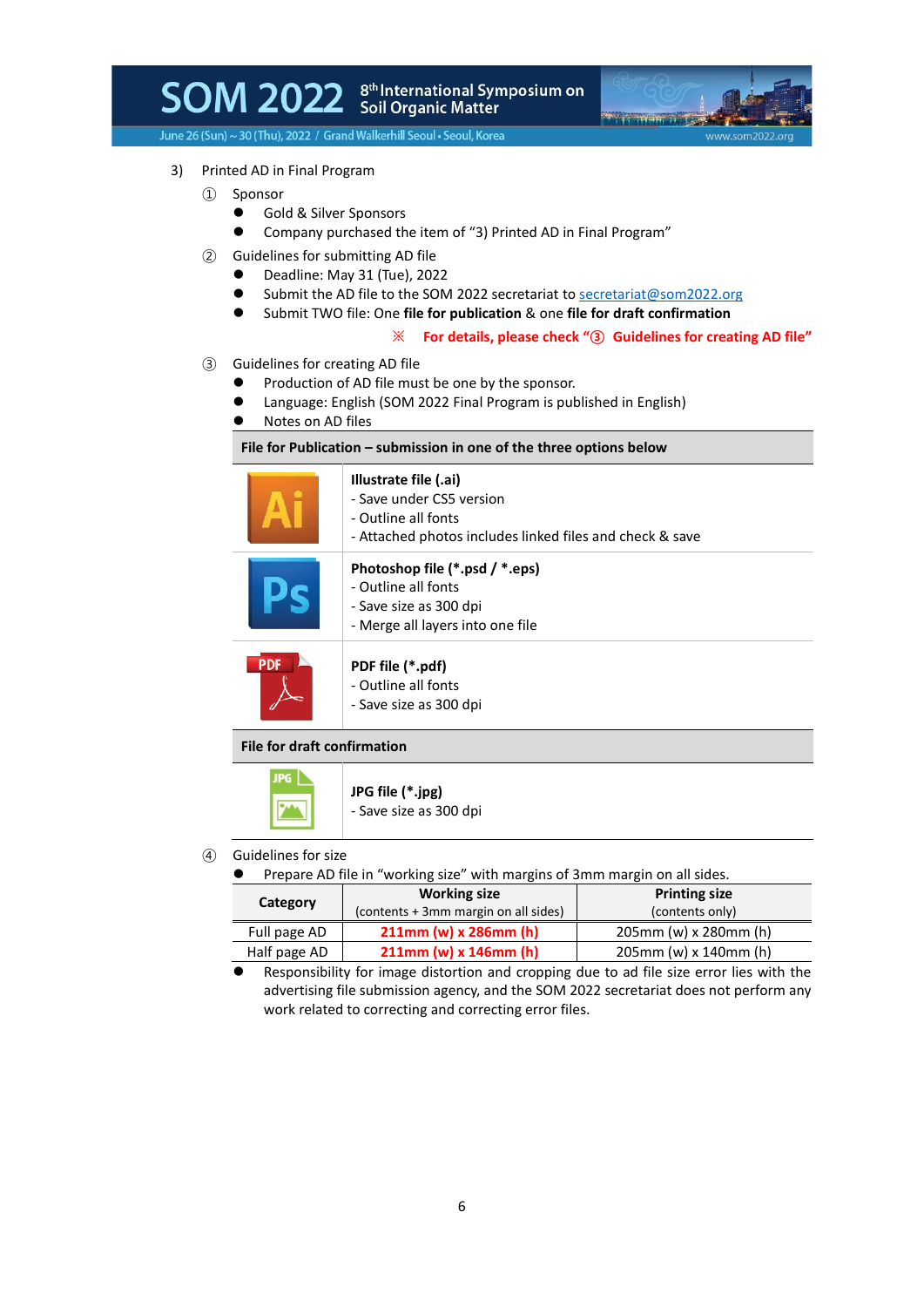# SOM 2022 Soil Organic Matter<br>of Matter



June 26 (Sun) ~ 30 (Thu), 2022 / Grand Walkerhill Seoul . Seoul, Korea

4) Web Banner

| VVCD DUITILI   |                                                |                                                                |  |
|----------------|------------------------------------------------|----------------------------------------------------------------|--|
| Category       | On Main page                                   | On Sponsor page                                                |  |
| Exposed page   | SOM 2022 Main page                             | SOM 2022 Sponsor page                                          |  |
| Posting period | From contract date until the website is closed |                                                                |  |
| Size (pixels)  | To be announced                                | To be announced                                                |  |
| File type      | JPG or PNG file                                |                                                                |  |
| Submission     |                                                | Submit secretariat@som2022.org including URL information to be |  |
|                | linked in the web banner.                      |                                                                |  |

#### 5) Others

| Category        | <b>Coffee Break</b>                                                           | Souvenir                                      | $In$ -kind*     |
|-----------------|-------------------------------------------------------------------------------|-----------------------------------------------|-----------------|
| Amount          | USD\$ 1,000/slot/day                                                          | USD\$ 3,000                                   | Negotiable      |
| Conditions      | Up to 6 companies<br>(2 sponsors/day)                                         | Sole company                                  | Multi companies |
| <b>Benefits</b> | Final program and on-site<br>notice<br>(Limited to sponsored coffee<br>break) | With SOM 2022 logo,<br>sponsor's logo printed | Negotiable      |

\* Please contact the SOM 2022 secretariat (Ms. Julia YI[, secretariat@som2022.org](mailto:secretariat@som2022.org) / T. +82-2-538- 2042~3) for "In-kind" item.

#### **3. Procedures and Accounting Rules**

## 1) Procedures

| Fill out a<br>bootking form | • Participation in the SOM 2022 Sponsorship does not require a contract and<br>will be replaced by email submission of the attached booking form.                                                                                              |
|-----------------------------|------------------------------------------------------------------------------------------------------------------------------------------------------------------------------------------------------------------------------------------------|
| Submit a<br>contract        | • Submit the AD file to the SOM 2022 secretariat to secretariat@som2022.org<br>• Documents to be submitted:<br>1) Boorking form, 2 Company logo files (One in JPG file & one in AI file)                                                       |
| Payment                     | • Make a payent to designated bank account on page. 7.<br>. Full payment within ONE month after booking form submission.<br>• If you need an invoice for the payment, please request to the SOM 2022<br>secretariat to secretariat@som2022.org |
|                             |                                                                                                                                                                                                                                                |